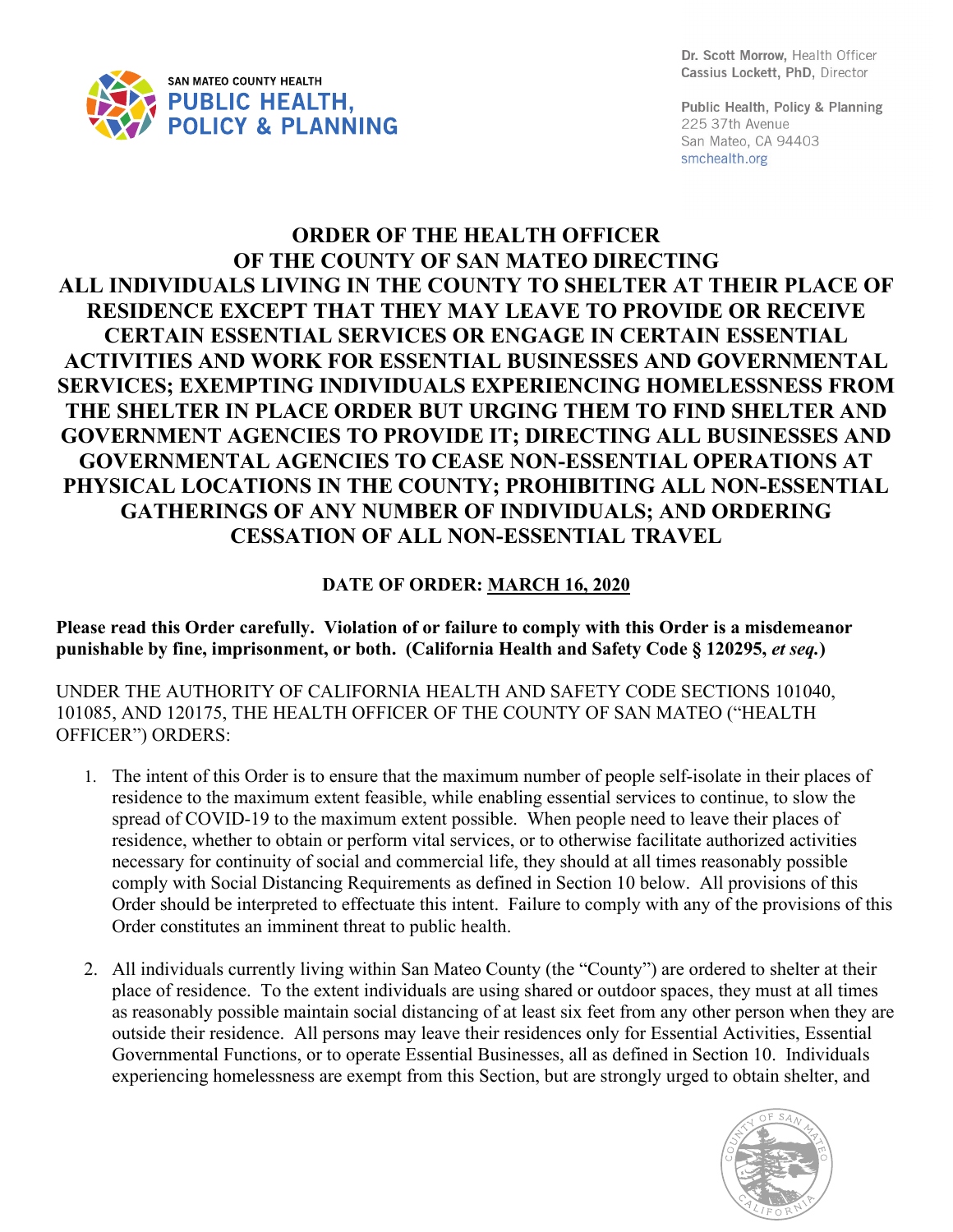

governmental and other entities are strongly urged to make such shelter available as soon as possible and to the maximum extent practicable (and to utilize Social Distancing Requirements in their operation).

- 3. All businesses with a facility in the County, except Essential Businesses as defined below in Section 10, are required to cease all activities at facilities located within the County except Minimum Basic Operations, as defined in Section 10. For clarity, businesses may also continue operations consisting exclusively of employees or contractors performing activities at their own residences (i.e., working from home). All Essential Businesses are strongly encouraged to remain open. To the greatest extent feasible, Essential Businesses shall comply with Social Distancing Requirements as defined in Section 10 below, including, but not limited to, when any customers are standing in line.
- 4. All public and private gatherings of any number of people occurring outside a household or living unit are prohibited, except for the limited purposes as expressly permitted in Section 10. Nothing in this Order prohibits the gathering of members of a household or living unit.
- 5. All travel, including, but not limited to, travel on foot, bicycle, scooter, motorcycle, automobile, or public transit, except Essential Travel and Essential Activities as defined below in Section 10, is prohibited. People must use public transit only for purposes of performing Essential Activities or to travel to and from work to operate Essential Businesses or maintain Essential Governmental Functions. People riding on public transit must comply with Social Distancing Requirements as defined in Section 10 below, to the greatest extent feasible. This Order allows travel into or out of the County to perform Essential Activities, operate Essential Businesses, or maintain Essential Governmental Functions.
- 6. This Order is issued based on evidence of increasing occurrence of COVID-19 within the County and throughout the Bay Area, scientific evidence and best practices regarding the most effective approaches to slow the transmission of communicable diseases generally and COVID-19 specifically, and evidence that the age, condition, and health of a significant portion of the population of the County places it at risk for serious health complications, including death, from COVID-19. Due to the outbreak of the COVID-19 virus in the general public, which is now a pandemic according to the World Health Organization, there is a public health emergency throughout the County. Making the problem worse, some individuals who contract the COVID-19 virus have no symptoms or have mild symptoms, which means they may not be aware they carry the virus. Because even people without symptoms can transmit the disease, and because evidence shows the disease is easily spread, gatherings can result in preventable transmission of the virus. The scientific evidence shows that at this stage of the emergency, it is essential to slow virus transmission as much as possible to protect the most vulnerable and to prevent the health care system from being overwhelmed. One proven way to slow the transmission is to limit interactions among people to the greatest extent practicable. By reducing the spread of the COVID-19 virus, this Order helps preserve critical and limited healthcare capacity in the County.
- 7. This Order also is issued in light of the existence of 41 cases of COVID-19 in the County, as well as at least 258 confirmed cases and at least three deaths in the seven Bay Area jurisdictions jointly issuing this Order, as of 5 p.m. on March 15, 2020, including a significant and increasing number of suspected cases of community transmission and likely further significant increases in transmission. Widespread testing for COVID-19 is not yet available but is expected to increase in the coming days. This Order is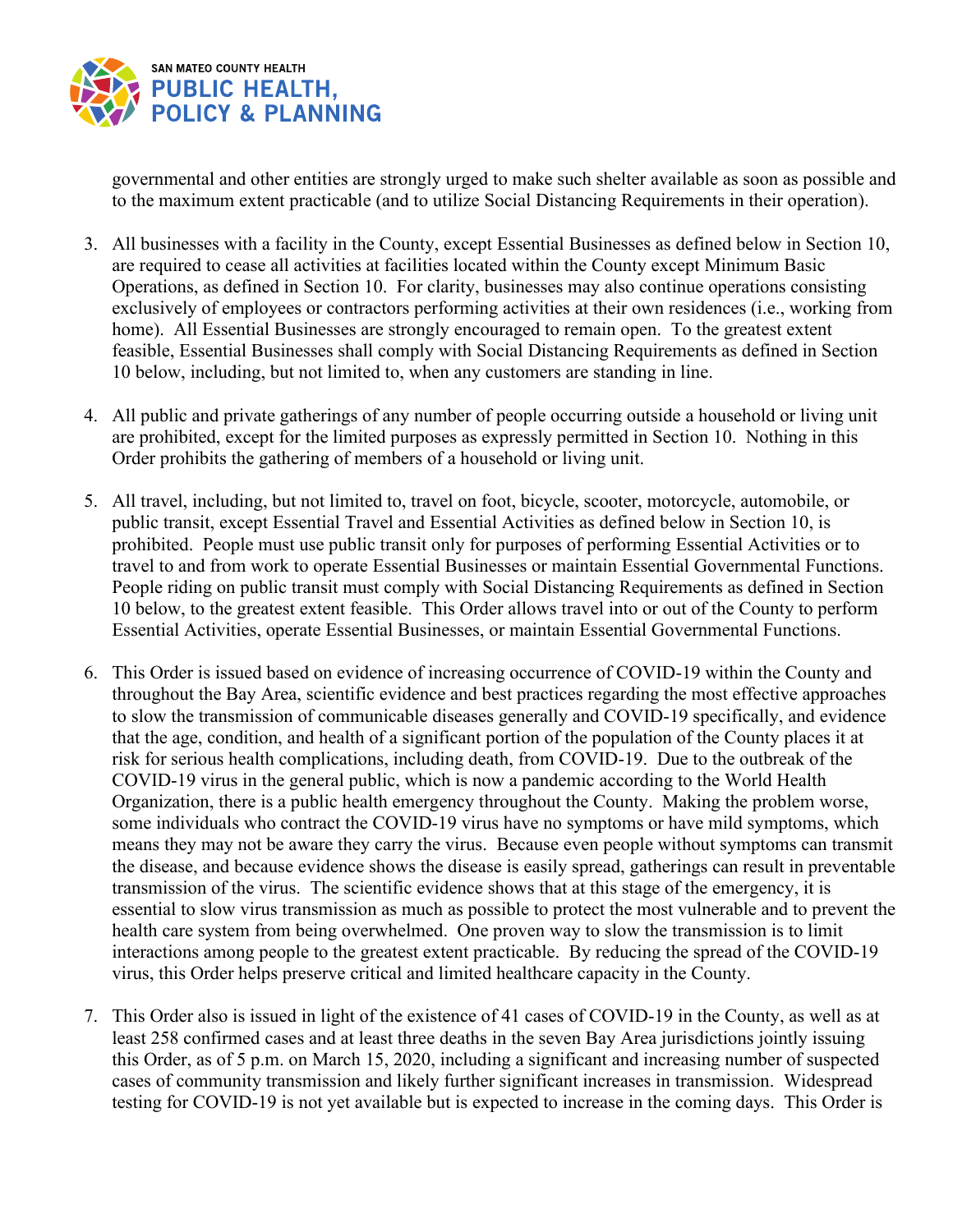

necessary to slow the rate of spread and the Health Officer will re-evaluate it as further data becomes available.

- 8. This Order revokes and replaces Order Number C19-2b (revised), originally issued on March 14, 2020. That order is no longer in effect as of the effective date and time of this Order. This Order is issued in accordance with, and incorporates by reference, the March 4, 2020 Proclamation of a State of Emergency issued by Governor Gavin Newsom, the March 3, 2020 Proclamation by the Director of Emergency Services Declaring the Existence of a Local Emergency in the County, the March 3, 2020 Declaration of Local Health Emergency Regarding Novel Coronavirus 2019 (COVID-19) issued by the Health Officer, the March 10, 2020 Resolution of the Board of Supervisors of the County of San Mateo Ratifying and Extending the Declaration of a Local Health Emergency, the March 11, 2020 and March Order of the Health Officer No. C19-1 restricting visitors to skilled nursing facilities, the March 12, 2020 State of California Executive Order N-25-20, and the March 13, 2020 Order of the Health Officer No. C19-3 imposing a School Operations Modification Order.
- 9. This Order comes after the release of substantial guidance from the County Health Officer, the Centers for Disease Control and Prevention, the California Department of Public Health, and other public health officials throughout the United States and around the world, including a variety of prior orders to combat the spread and harms of COVID-19. The Health Officer will continue to assess the quickly evolving situation and may modify or extend this Order, or issue additional Orders, related to COVID-19.

## 10. Definitions and Exemptions.

- a. For purposes of this Order, individuals may leave their residence only to perform any of the following "Essential Activities." But people at high risk of severe illness from COVID-19 and people who are sick are urged to stay in their residence to the extent possible except as necessary to seek medical care.
	- i. To engage in activities or perform tasks essential to their health and safety, or to the health and safety of their family or household members (including, but not limited to, pets), such as, by way of example only and without limitation, obtaining medical supplies or medication, visiting a health care professional, or obtaining supplies they need to work from home.
	- ii. To obtain necessary services or supplies for themselves and their family or household members, or to deliver those services or supplies to others, such as, by way of example only and without limitation, canned food, dry goods, fresh fruits and vegetables, pet supply, fresh meats, fish, and poultry, and any other household consumer products, and products necessary to maintain the safety, sanitation, and essential operation of residences.
	- iii. To engage in outdoor activity, provided the individuals comply with Social Distancing Requirements as defined in this Section, such as, by way of example and without limitation, walking, hiking, or running.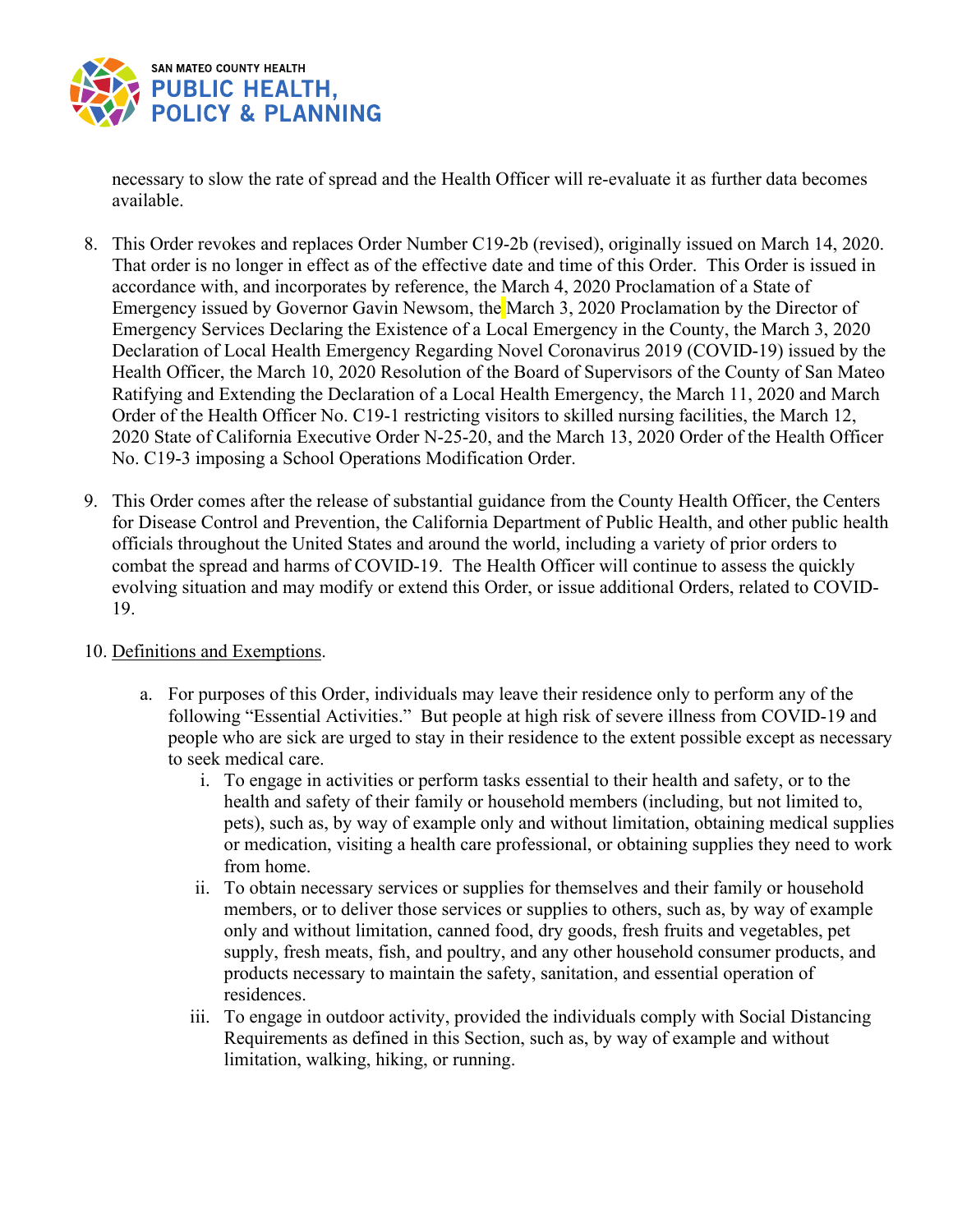

- iv. To perform work providing essential products and services at an Essential Business or to otherwise carry out activities specifically permitted in this Order, including Minimum Basic Operations.
- v. To care for a family member or pet in another household.
- b. For purposes of this Order, individuals may leave their residence to work for or obtain services at any "Healthcare Operations" including hospitals, clinics, dentists, pharmacies, pharmaceutical and biotechnology companies, other healthcare facilities, healthcare suppliers, home healthcare services providers, mental health providers, or any related and/or ancillary healthcare services. "Healthcare Operations" also includes veterinary care and all healthcare services provided to animals. This exemption shall be construed broadly to avoid any impacts to the delivery of healthcare, broadly defined. "Healthcare Operations" does not include fitness and exercise gyms and similar facilities.
- c. For purposes of this Order, individuals may leave their residence to provide any services or perform any work necessary to the operations and maintenance of "Essential Infrastructure," including, but not limited to, public works construction, construction of housing (in particular affordable housing or housing for individuals experiencing homelessness), airport operations, water, sewer, gas, electrical, oil refining, roads and highways, public transportation, solid waste collection and removal, internet, and telecommunications systems (including the provision of essential global, national, and local infrastructure for computing services, business infrastructure, communications, and web-based services), provided that they carry out those services or that work in compliance with Social Distancing Requirements as defined this Section, to the extent possible.
- d. For purposes of this Order, all first responders, emergency management personnel, emergency dispatchers, court personnel, and law enforcement personnel, and others who need to perform essential services are categorically exempt from this Order. Further, nothing in this Order shall prohibit any individual from performing or accessing "Essential Governmental Functions," as determined by the governmental entity performing those functions. Each governmental entity shall identify and designate appropriate employees or contractors to continue providing and carrying out any Essential Governmental Functions. All Essential Governmental Functions shall be performed in compliance with Social Distancing Requirements as defined in this Section, to the extent possible.
- e. For the purposes of this Order, covered businesses include any for-profit, non-profit, or educational entities, regardless of the nature of the service, the function they perform, or its corporate or entity structure.
- f. For the purposes of this Order, "Essential Businesses" means:
	- i. Healthcare Operations and Essential Infrastructure;
	- ii. Grocery stores, certified farmers' markets, farm and produce stands, supermarkets, food banks, convenience stores, and other establishments engaged in the retail sale of canned food, dry goods, fresh fruits and vegetables, pet supply, fresh meats, fish, and poultry,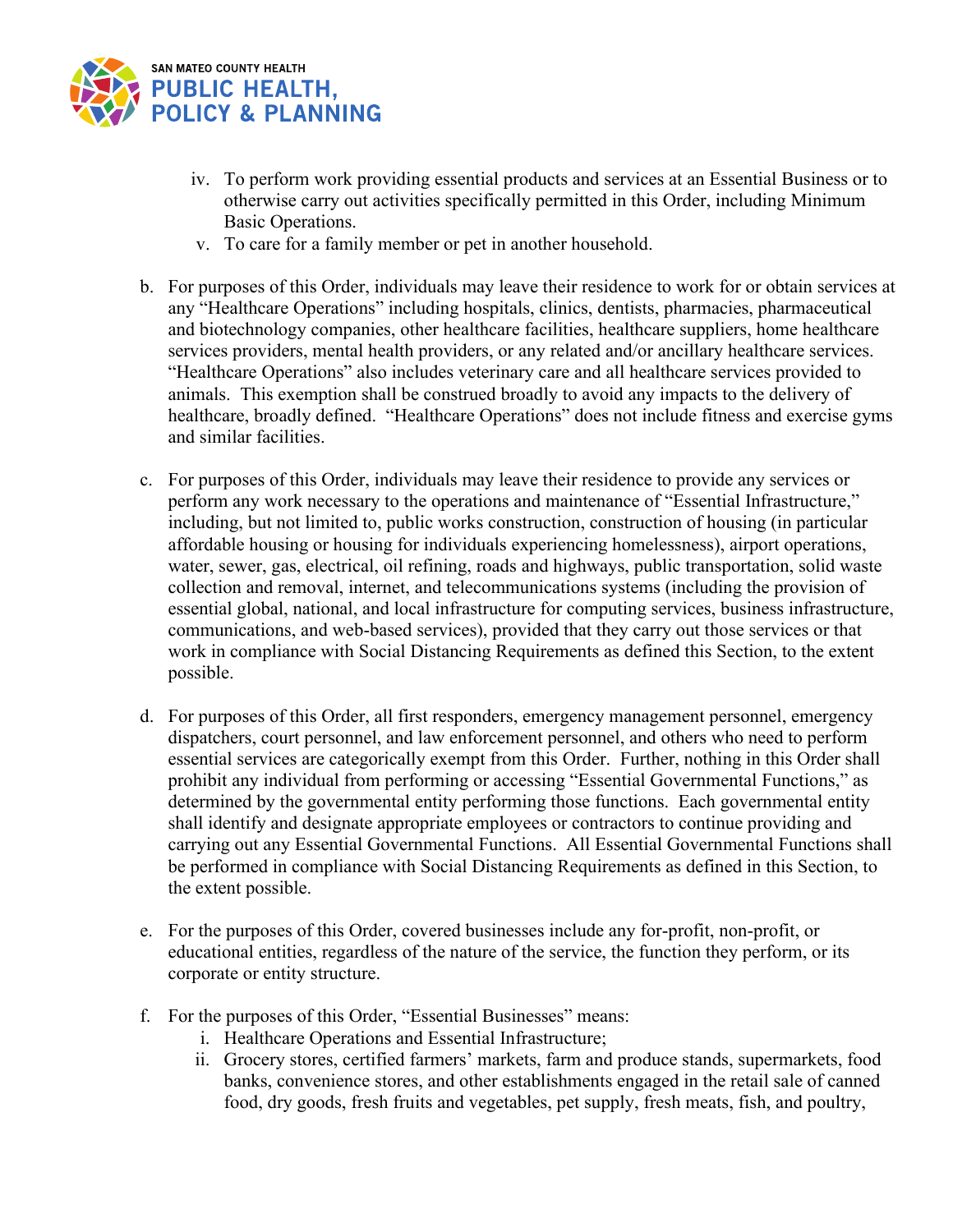

and any other household consumer products (such as cleaning and personal care products). This includes stores that sell groceries and also sell other non-grocery products, and products necessary to maintaining the safety, sanitation, and essential operation of residences;

- iii. Food cultivation, including farming, livestock, and fishing;
- iv. Businesses that provide food, shelter, and social services, and other necessities of life for economically disadvantaged or otherwise needy individuals;
- v. Newspapers, television, radio, and other media services;
- vi. Gas stations and auto-supply, auto-repair, and related facilities;
- vii. Banks and related financial institutions;
- viii. Hardware stores;
- ix. Plumbers, electricians, exterminators, and other service providers who provide services that are necessary to maintaining the safety, sanitation, and essential operation of residences, Essential Activities, and Essential Businesses;
- x. Businesses providing mailing and shipping services, including post office boxes;
- xi. Educational institutions—including public and private K-12 schools, colleges, and universities—for purposes of facilitating distance learning or performing essential functions, provided that social distancing of six-feet per person is maintained to the greatest extent possible;
- xii. Laundromats, drycleaners, and laundry service providers;
- xiii. Restaurants and other facilities that prepare and serve food, but only for delivery or carry out. Schools and other entities that typically provide free food services to students or members of the public may continue to do so under this Order on the condition that the food is provided to students or members of the public on a pick-up and take-away basis only. Schools and other entities that provide food services under this exemption shall not permit the food to be eaten at the site where it is provided, or at any other gathering site;
- xiv. Businesses that supply products needed for people to work from home;
- xv. Businesses that supply other essential businesses with the support or supplies necessary to operate;
- xvi. Businesses that ship or deliver groceries, food, goods or services directly to residences;
- xvii. Airlines, taxis, and other private transportation providers providing transportation services necessary for Essential Activities and other purposes expressly authorized in this Order;
- xviii. Home-based care for seniors, adults, or children;
- xix. Residential facilities and shelters for seniors, adults, and children;
- xx. Professional services, such as legal or accounting services, when necessary to assist in compliance with legally mandated activities;
- xxi. Childcare facilities providing services that enable employees exempted in this Order to work as permitted. To the extent possible, childcare facilities must operate under the following mandatory conditions:
	- 1. Childcare must be carried out in stable groups of 12 or fewer ("stable" means that the same 12 or fewer children are in the same group each day).
	- 2. Children shall not change from one group to another.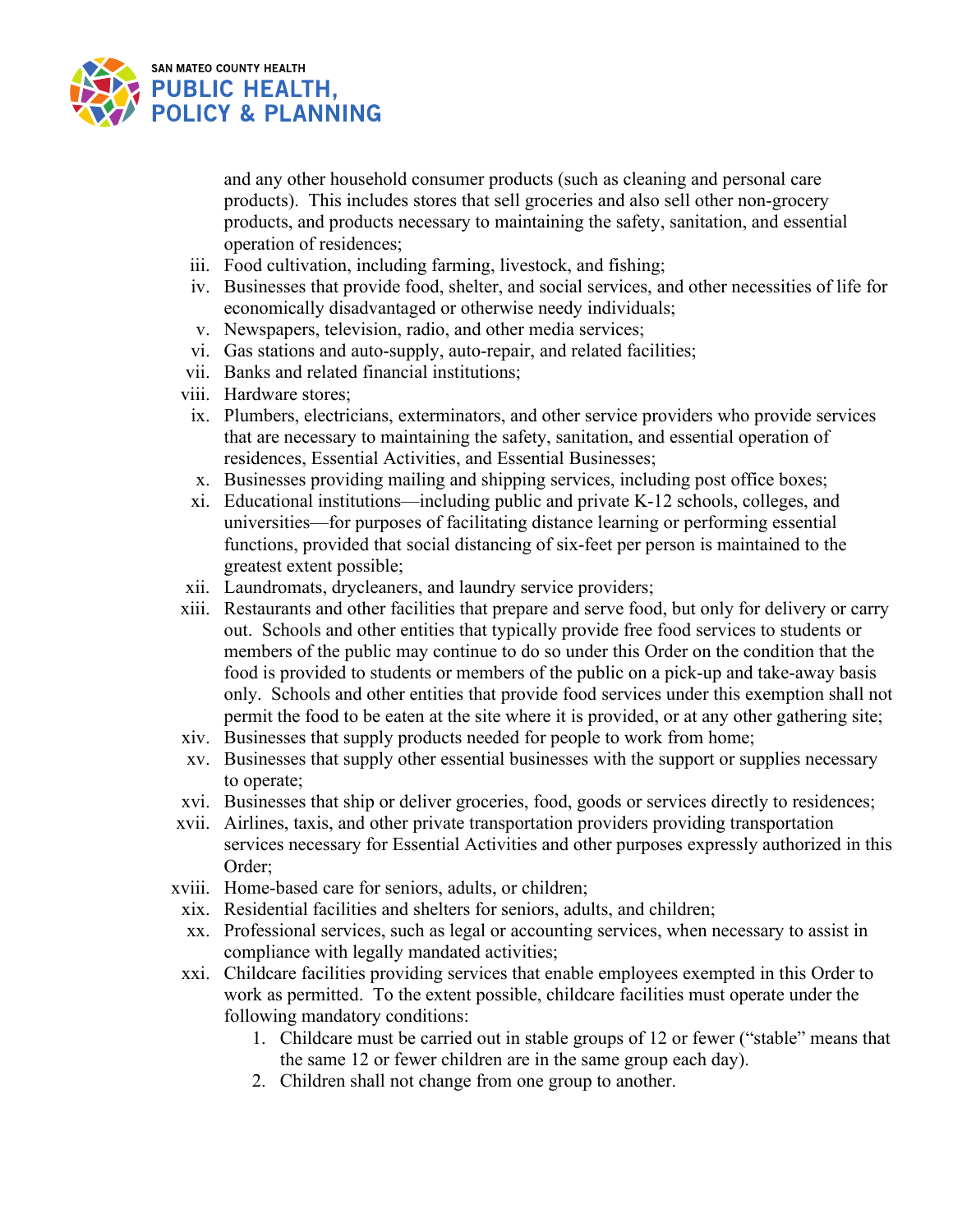

- 3. If more than one group of children is cared for at one facility, each group shall be in a separate room. Groups shall not mix with each other.
- 4. Childcare providers shall remain solely with one group of children.
- g. For the purposes of this Order, "Minimum Basic Operations" include the following, provided that employees comply with Social Distancing Requirements as defined this Section, to the extent possible, while carrying out such operations:
	- i. The minimum necessary activities to maintain the value of the business's inventory, ensure security, process payroll and employee benefits, or for related functions.
	- ii. The minimum necessary activities to facilitate employees of the business being able to continue to work remotely from their residences.
- h. For the purposes of this Order, "Essential Travel" includes travel for any of the following purposes. Individuals engaged in any Essential Travel must comply with all Social Distancing Requirements as defined in this Section below.
	- i. Any travel related to the provision of or access to Essential Activities, Essential Governmental Functions, Essential Businesses, or Minimum Basic Operations.
	- ii. Travel to care for elderly, minors, dependents, persons with disabilities, or other vulnerable persons.
	- iii. Travel to or from educational institutions for purposes of receiving materials for distance learning, for receiving meals, and any other related services.
	- iv. Travel to return to a place of residence from outside the jurisdiction.
	- v. Travel required by law enforcement or court order.
	- vi. Travel required for non-residents to return to their place of residence outside the County. Individuals are strongly encouraged to verify that their transportation out of the County remains available and functional prior to commencing such travel.
- i. For purposes of this Order, residences include hotels, motels, shared rental units and similar facilities.
- j. For purposes of this Order, "Social Distancing Requirements" includes maintaining at least sixfoot social distancing from other individuals, washing hands with soap and water for at least twenty seconds as frequently as possible or using hand sanitizer, covering coughs or sneezes (into the sleeve or elbow, not hands), regularly cleaning high-touch surfaces, and not shaking hands.
- 11. Pursuant to Government Code sections 26602 and 41601 and Health and Safety Code section 101029, the Health Officer requests that the Sheriff and all chiefs of police in the County ensure compliance with and enforce this Order. The violation of any provision of this Order constitutes an imminent threat to public health.
- 12. This Order shall become effective at 12:01 a.m. on March 17, 2020 and will continue to be in effect until 11:59 p.m. on April 7, 2020, or until it is extended, rescinded, superseded, or amended in writing by the Health Officer.